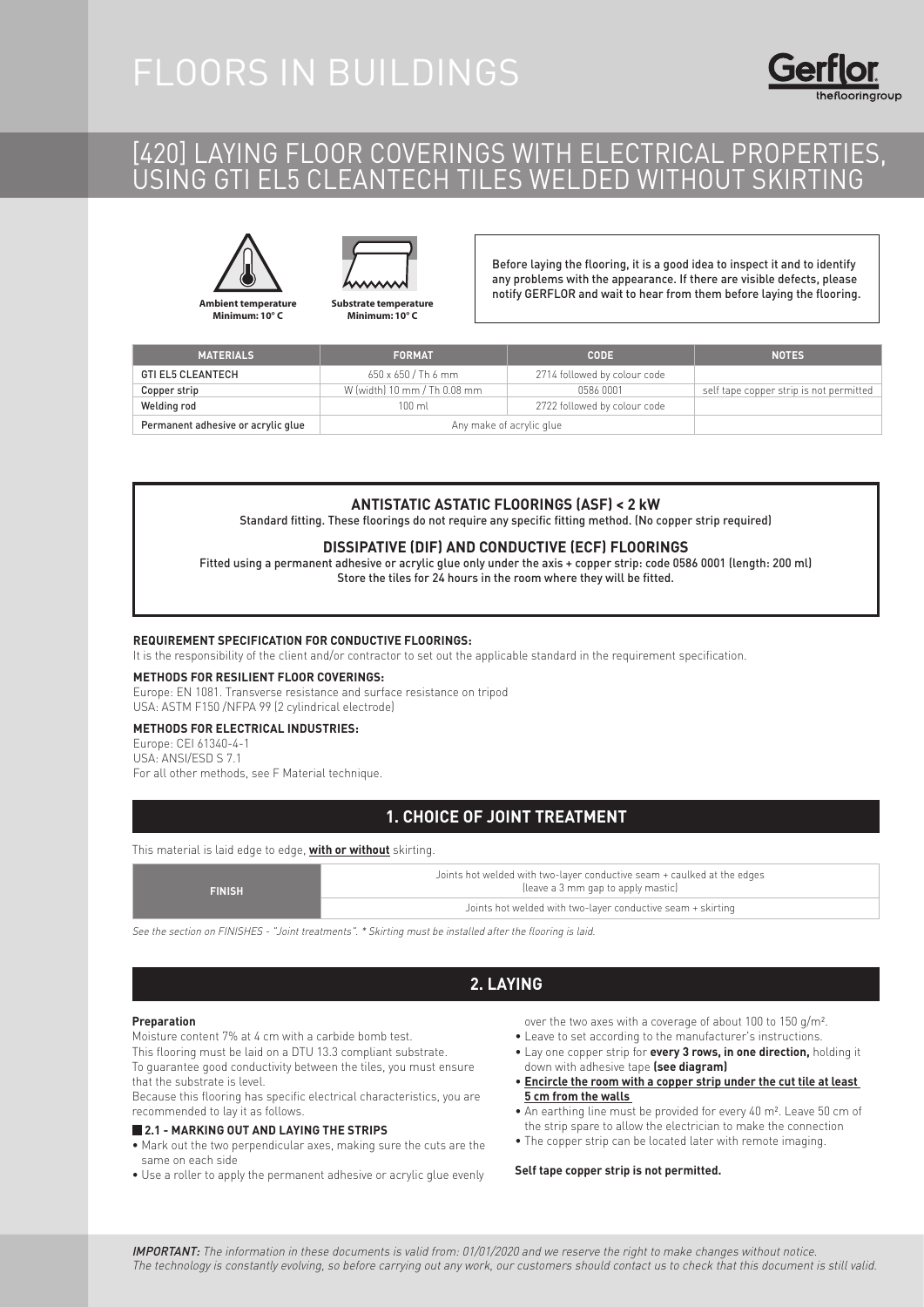## [420] LAYING FLOOR COVERINGS WITH ELECTRICAL PROPERTIES, USING GTI EL5 CLEANTECH TILES WELDED WITHOUT SKIRTING



#### **2.2 - LAYING THE TILES**

#### • **Precautions**

- 1- The tiles are supplied on pallets. Different batches must not be mixed together
- 2- Laying direction: Tiles are ALL laid in the same direction.
- Observe the direction indicated by the area on the back of the tile.
- 3- Pressed materials, such as GTI tiles, may have dimensional tolerances between series or between colours. In this case, the tiles can become slightly offset.

Therefore, the entire row of tiles must be overlapped to continue laying. These two rows will be hot-welded.

Lay the first tile and continue in a staircase pattern, following the axes



you marked out. 28 ,<br>The tiles must be in contact with the substrate. Remove the adhesive tape from the strip as

you work.

Tiles laid to guidelines Order of laying other tiles

#### **2.3 - EDGING**

#### **Cuts are made:**

- Either using a cutter (make one marking cut and two surface cuts before snapping the tile)
- Or by scribing. Scribing: method for drawing or cutting parallel lines. A scribe device or an uncut tile can be used.
- Place the tile being cut on the last uncut tile laid
- Take an uncut tile to act as a template
- Place it on the tile you want to cut, pushing it against the partition (wall)
- Leave a gap of 5 mm
- Take the tile you want to cut and mark along the edge of the template, using a knife with a straight blade
- Cut the tile cleanly then put it in position
- To help, you are recommended to heat the material with a hot-air paint stripper
- This method means that no jigsaw is necessary

More difficult cuts (door frames, etc.) may be made using a jigsaw or high leverage nippers.

If there is a lot of cutting, we recommend keeping a circular saw on site.

When planning the edge cuts, make sure that they are the same on each side and that the tiles are not cut to less than half the width of a tile plus caulking gap (see drawing).





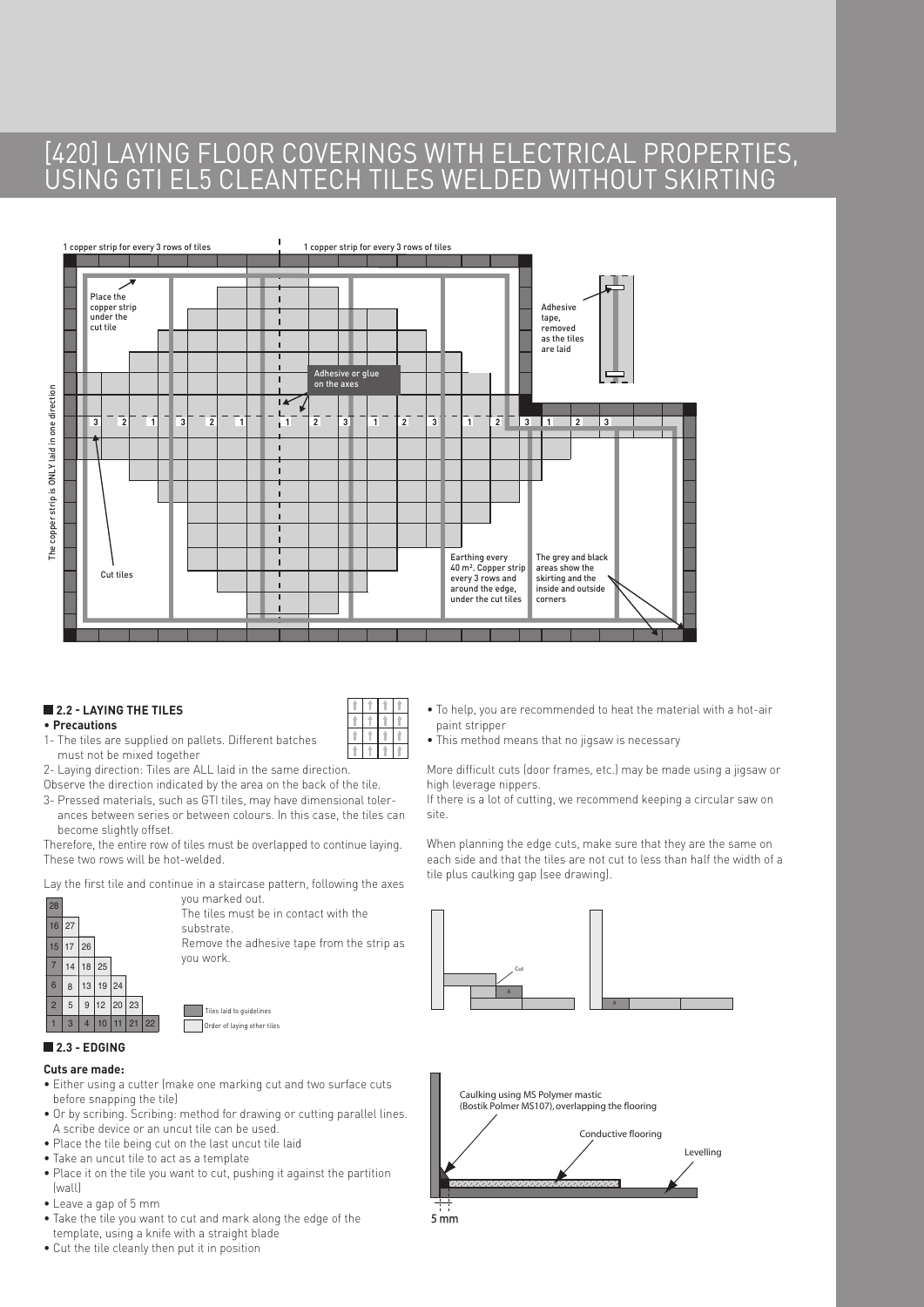# FLOORS IN BUILDINGS

## [420] LAYING FLOOR COVERINGS WITH ELECTRICAL PROPERTIES, USING GTI EL5 CLEANTECH TILES WELDED WITHOUT SKIRTING

#### **2.4 - HOT WELDED JOINTS**

The tile joints are welded with a two-layer conductive seam.

The two-layer conductive seam leaves a black thread after levelling. This thread provides conductivity between each tile.

#### **IMPORTANT:**

- The tiles are not supplied chamfered, but bevelled as a guide for the chamfering tool.
- The removed two-layer conductive seam may leave marks on the flooring. You are recommended to collect the removed pieces as you work. • To prevent poor welds where the tiles intersect, it is necessary to chamfer, weld and level in one direction before repeating in the other
- direction.

#### **To prevent deposits forming as you create the welds, we recommended the following:**

- Stay within the temperature range 400 500°
- Follow the recommended speed: Position 3
- Clean the nozzles regularly

#### **2.4.1 Chamfering**

- **Chamfer the joints** using an electric chamfering machine, blade width 3.3 mm, depth 1.5 to 1.8 mm
- Use a triangular grooving tool to chamfer along the skirting



**2.4.2 Welding** 







New seam

5  $cm$ 

Start or end of seam

Existing seam

| <b>TIOOLS</b>                                 | <b>ROMUS CODE</b> | <b>JANSER CODE</b> | I LEISTER CODE |
|-----------------------------------------------|-------------------|--------------------|----------------|
| $^{\circ}$ Narrow nozzle $+$ 95254 $^{\circ}$ |                   | 225 860 040        | 105 407        |

Use a LEISTER UNIVERSAL or UNIFLOOR hot air welding machine with electronically controlled heating, fitted with a narrow multi-outlet nozzle designed for this purpose.

#### **• A Leister Triac S handheld hot air tool must be used at the start and end of the weld**

#### **• Joining or repairing welds**

To prevent carbon black build-up during repairs:

**• Hot weld the joints** using a welding machine.

- Make an initial levelling cut of the seam.
- Clean the joint with a vacuum cleaner to remove the particles and run a triangular scraper over it.
- Make a notch at both ends of the seam.
- Use a hot air tool with the Rapid nozzle as explained above, starting and ending at the existing welds (about 5 cm).

#### **2.4.3 Levelling the seams**

#### • Using a MOZART knife:

First pass: make an initial cut by placing the levelling quide under the MOZART knife blade (fig. 1)

#### Second pass: leave the seam to cool down completely

Rotate the levelling guide to 90° on the side to completely remove the excess seam material (fig. 2)









Spare blades | 0542 0001

**This method prevents hollow welds.**

| Narrow nozzle |  |
|---------------|--|
|               |  |